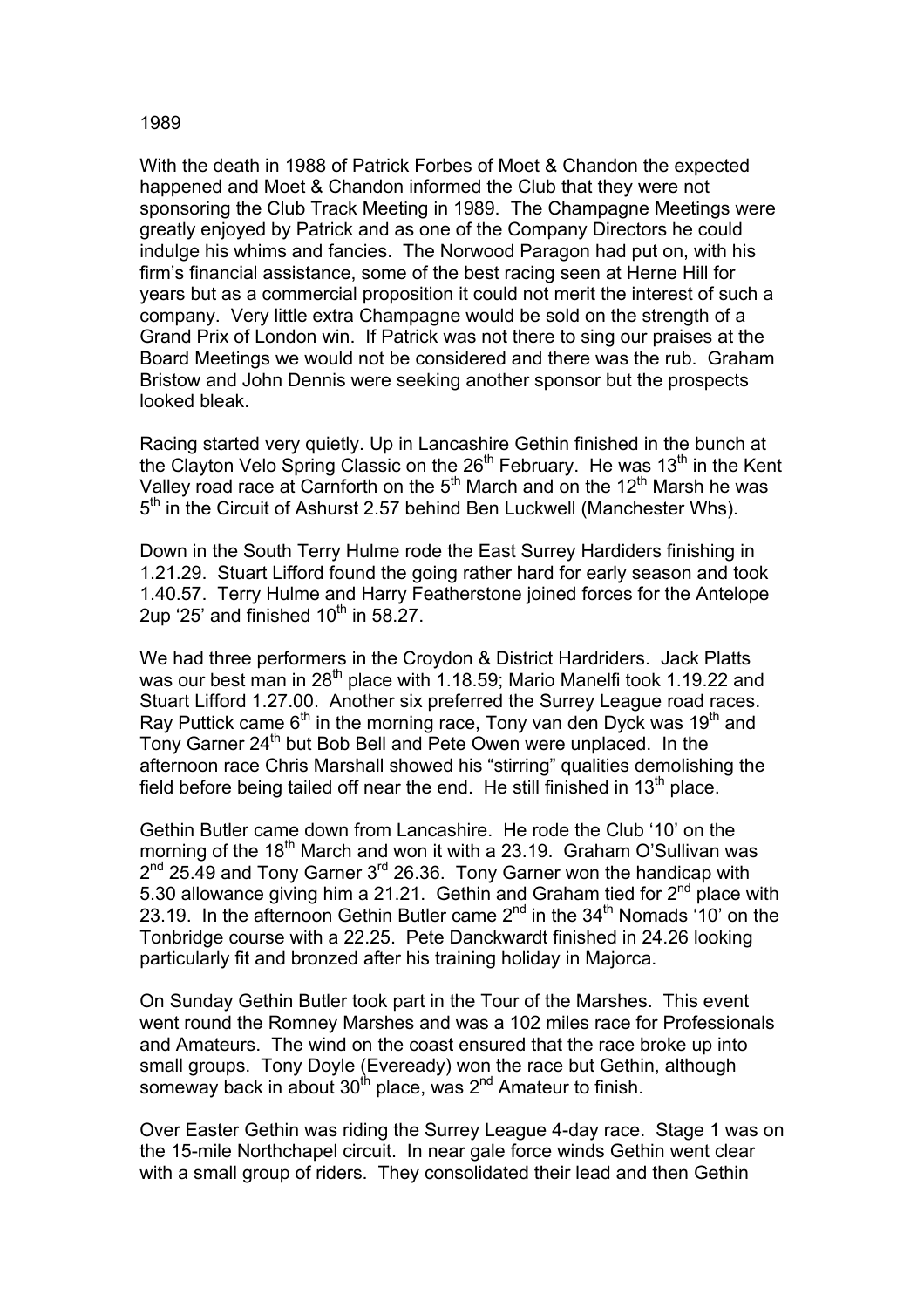attacked drawing away to finish 3.33 clear of the next rider. Stage 2 was on the Lurgeshall circuit and finished by climbing Jays Lane onto Blackdown; a small matter of 2 miles uphill. Gethin rode wisely with the leaders conserving his strength for the last climb. He finished in  $5<sup>th</sup>$  place. Sunday and Stage 3 was around the Dunsfold circuit which is flat and fast. Gethin finished with the main bunch some 30 seconds down on the winner. The last Stage was on the Chiddingfold circuit that has a number of long dragging hills. At the start of the last lap of 9 two riders were away and had a lead of 1.30 with Gethin stirring things up at the front of the bunch. However to make sure of his position Gethin broke away from the bunch, chased and caught the two leaders crossing the Finish line in  $3<sup>rd</sup>$  place to take the overall win by 4.19. The Paragon had other riders in the support races. Ray Runham finished  $7<sup>th</sup>$ on the Friday although he had to ride over two fallen riders to do it. Chris Marshall started on three days but collected two punctures and only managed a 13<sup>th</sup> place on Saturday morning. Pete Owen and Tony Garner rode and finished three times but without getting into the major prizes.

Jack Platts took 2.6.23 in the Crawley Whs Shoreham and back time trial and was 4<sup>th</sup> on Age Standard. Harry Featherstone took in the Bournemouth Arrow '10' on Good Friday and did a 24.24 in the very windy conditions. On the Sunday he rode the Charlotteville '50' and clocked a respectable 2.6.43. Three more Paragon riders competed in the VTTA (East Anglia) '25'. Gerry Horn did 59.47, Ray Runham 59.59 and Ken Salter 1.1.03.

On the 1<sup>st</sup> April Gethin Butler came 3<sup>rd</sup> in the Southboro '10' with a 21.51 just 17 seconds slower than the winner Paul Daniels (Poly). Gerry Horn came 19<sup>th</sup> with 23.01; Chris Marshall clocked 23.30 and Ken Salter 23.52. The next morning had a cold easterly wind and driving rain making life very unpleasant for those racing. Harry Featherstone took 1.1.11 to cover 25 miles in the Elite event whilst Chris Marshall took 1.5.18. The winner Martin Pyne (Poly) clocked a 57.21 some 7 minutes slower than his best! Conditions for the Redmon '25' were not much better so Dave Adams was quietly pleased with his 1.6.40. In the afternoon Gethin Butler rode the "Tour of Hankley Common" over 78 miles in the Tilford area of Surrey. By this time the rain had blown over and the sun was shining and in celebration Gethin won in a bunch sprint.

Allison and Gethin Butler took the tandem for the ECRA '10 and they finished 4<sup>th</sup> fastest in 21.30 and best of the 'mixed' pairs. Not content with that Gethin rode the event for single machines and he came 2<sup>nd</sup> to Stapleton (Leo) with a 22.07 to Stapleton's 21.39. Chris Marshall was  $11<sup>th</sup>$  fastest timed in with a 23.48. Ray Runham won the Surrey League 3<sup>rd</sup> category event at Ottershaw. Harry Featherstone rode the Trowbridge '10' taking  $4^{\text{th}}$  place on Scratch and both the over 40s and over 50s prizes as well. Gerry Horn came  $6<sup>th</sup>$  and Ken Salter  $7<sup>th</sup>$  in the VC Deal '10' with times of 24.08 and 24.16 respectively

On Sunday Gethin Butler came 2<sup>nd</sup> from a three-man group that had broken clear in the 75-mile Catford Spring road race. Harry Featherstone came  $3<sup>rd</sup>$  in the Southampton Whs '25' with a 58.20. The Jum Fox '25' had a cold hard morning but Gavin Sherlock on vacation from Coventry won both scratch and handicap prizes with a 1.3.16. Dave Adams came  $2^{nd}$  in 1.9.04 and Jack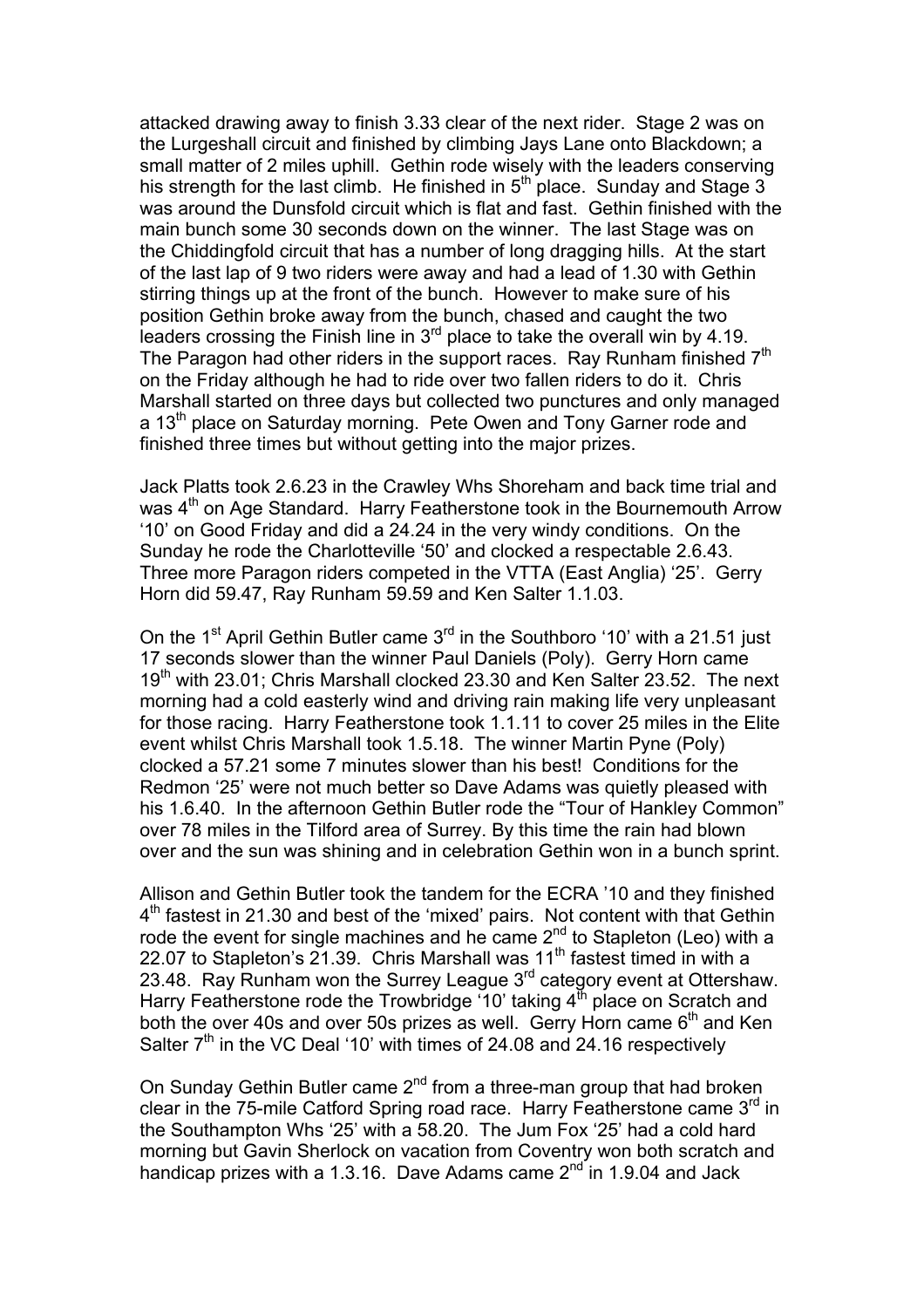Platts 3<sup>rd</sup> in 1.10.05, which will give you some idea of the conditions that morning. Ray Runham came  $10<sup>th</sup>$  in the Surrey League road race promoted by the South Western CC

The Norwood Paragon entered a 4-man team in the Southend & County 50 kms Team Time Trial on the 15<sup>th</sup> April. The team was Dillon Adams, Gethin Butler, Chris Marshall and Ray Runham and they were up against professional and semi-professional teams. The Percy Bilton 'Probables' team (professionals) won in 1.6.00. Our lads finished in  $11<sup>th</sup>$  place with 1.16.45. Gerry Horn got a ninth place in the KCA '10' in 25.27.

Gethin Butler won the SCCU '25 with a 58.07 nearly 2 minutes faster than the 2<sup>nd</sup> placed man Chris Gibson (Wandsworth)'s 1.00.02. Dave Adams finished in 1.8.20 and Allison Butler 1.15.24 but she did win the best lady on handicap prize. Other members went to the New Forest for the Bournemouth Jubilee  $25'$ . Harry missed 1<sup>st</sup> place by 1 second with his 59.22 and had to take 2<sup>nd</sup> on Age Standard as well. Jack Platts finished in his best of the season 1.4.43 to take 3<sup>rd</sup> on Age Standard. Terry Hulme also did a season's best of 1.3.08 and the Paragon won the Team race. In the Surrey League races on the Smallfields circuit Chris Marshall was our best-placed rider in  $5<sup>th</sup>$  spot. Ray Puttick came 8<sup>th</sup>, Tony van den Dyck 23<sup>rd</sup>, Bob Bell 31<sup>st</sup>, Pete Owen 32<sup>nd</sup>, Tony Garner 36<sup>th</sup> and Bob Patton 39<sup>th</sup>. Both Garner and Patton punctured but continued to the Finish. One should appreciate that in Surrey League races you score points for your position but you score a minus 1-point for not finishing and minus 3 points for entering in advance and not starting so it pays to keep going. Gerry Horn came 2nd in the VTTA (Kent) '25' with a 1.4.02 and  $5<sup>th</sup>$  on Age Standard. Ken Salter was  $5<sup>th</sup>$  on Scratch time with a 1.4.54 and  $7<sup>th</sup>$  on Age Standard.

Ray Runham beat Gerry Horn in the Sydenham Whs '10' with a 22.30 to Gerry's 22.37. Then on the Sunday Harry Featherstone took fastest on Age Standard in the Viking '25' with a 58.39, Chris Marshall, now a veteran did a 1.0.11 and Gerry Horn a 1.1.05. Dave and Dillon Adams took on the South Eastern RC 2-up over 50 kms and recorded 1.23.13. Ian Murray took 4<sup>th</sup> place in the Southern Velo 3<sup>rd</sup> category road race at Ellens Green over 54 miles.

On the 29<sup>th</sup> April Gethin Butler came 2<sup>nd</sup> in the Lancashire RC '10' with a 21.56 just 12 seconds slower than the winner Dave Smith (Manchester Whs). Ray Runham did a 23.45 on a windy afternoon in the Epsom '10' with Andy Murray on 24.22 and John Fisher doing a 27 something. Harry Featherstone continued with his habit of winning two prizes with one ride. In the Hillingdon event he came  $2<sup>nd</sup>$  on scratch with a 58.00 and  $2<sup>nd</sup>$  on Age Standard. Jack Platts did the same event and produced a season's best of 1.2.34 and  $6<sup>th</sup>$  on Age Standard. Bank Holiday Monday was Surrey League Handicap Championship day on the Dunsfold Circuit. Tony van den Dyck finished 16<sup>th</sup>, Ray Puttick  $17<sup>th</sup>$ , Tony Garner and Bob Patton equal  $19<sup>th</sup>$  in the main bunch.

Ray Runham and Dave Adams went north of the river for the Highgate 2-day race but while they finished with the bunch on Sunday they were destroyed on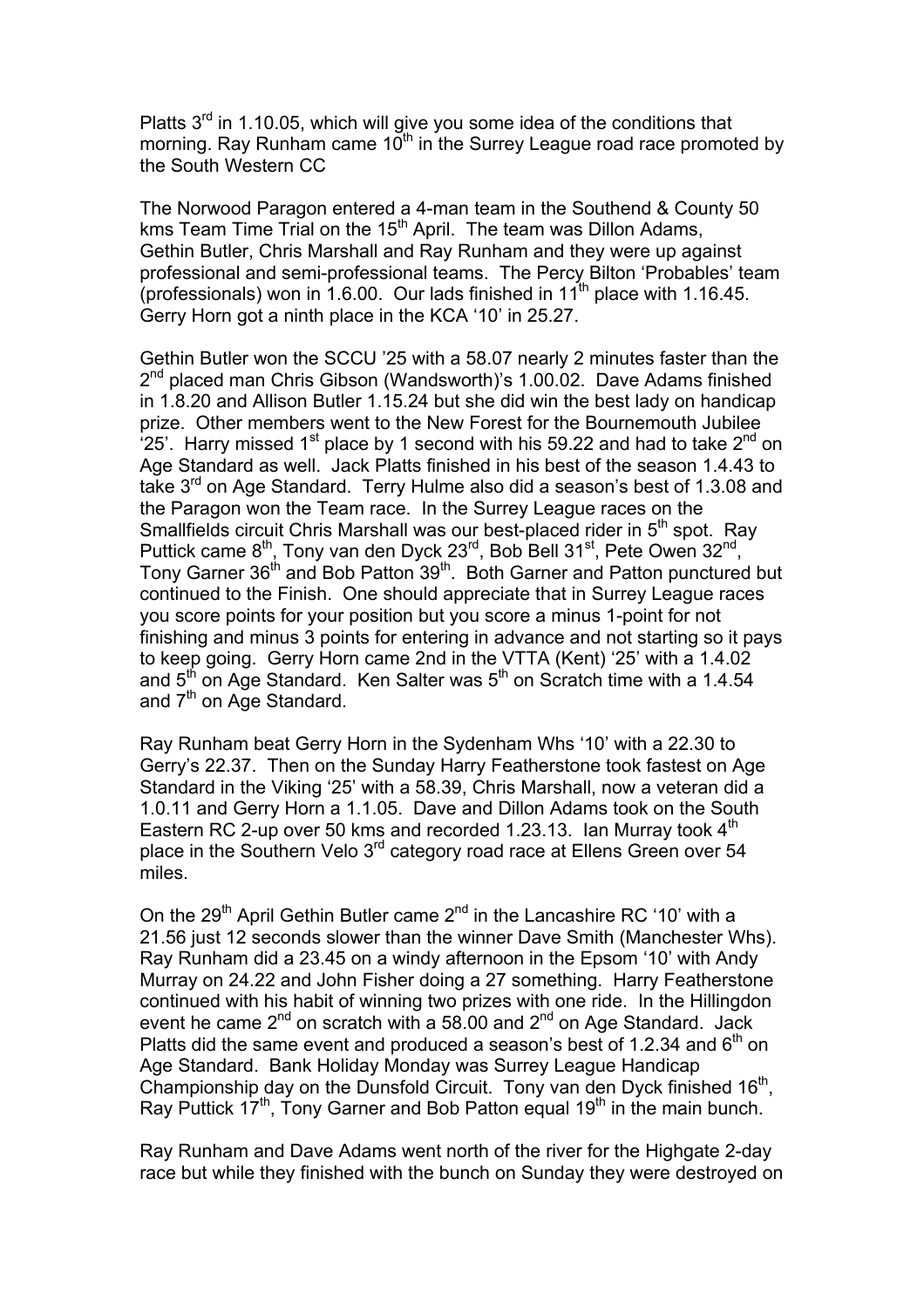the Monday hilly stage and failed to finish. Gethin Butler came  $2<sup>nd</sup>$  in the Preston Whs '25' by just 7 seconds in 58.11, George Nowland (Preston) won with 58.04.

Gethin Butler won the Clevelevs '10' in 22.01 on Saturday  $6<sup>th</sup>$  May. In the Club '10' Ian Murray was fastest in 23.20. Dillon Adams came in with a personal best of 24.23, as did Tony Garner with a 25.03. Tony van den Dyck rode his first ever time trial in 25.32 although he has done quite a bit of road racing. Charlie Rodgers made a comeback and surprised the handicapper with a 26.30 to take 1<sup>st</sup> place on handicap from Dillon Adams and Ian Murray. Roger Amer improved to 27.16 and Stuart Lifford to 29.00. In the afternoon Redmon '10' Ian Murray finished with another 23 but Dillon slipped back to a 25.10. Ray Runham made up the team with a 23.43

Sunday  $7<sup>th</sup>$  May Gethin Butler came  $2<sup>nd</sup>$  in the Ribble Valley '25' to Dave Smith (Manchester Whs) 55.59 to 56.41 with the  $3<sup>rd</sup>$  man over 2 minutes slower. Harry Featherstone took  $3<sup>rd</sup>$  place in the Worthing Excelsior '25' and was best on Age Standard. Terry Hulme did a 1.3.11 and Jack Platts a 1.4.12.

Harry Featherstone did a great ride in the VTTA National Championship '10 held on our local Holmwood Course. He finished with a 22.44 for  $3<sup>rd</sup>$  place but he was niggled that he was beaten by Dick Hope (Poly) 22.38 who is 10 years his junior and Don Awcock (Central Sussex) 22.41 who is 15 years his junior! Harry had good support from the Paragon with Terry Hulme on 24.53, Jack Platts 25.30 and John Fisher 27.27. On Age Standard Harry suffered at the hands of the older riders (You can't win with these Vets!) as Don McKellow (Poly) at 64 clocked 23.21 that gave him a plus of 7.24 to Harry's 6.08. Andy Murray clocked a 24.00 in the Catford '10' with Bob Patton doing his season's best of 25.50 as did Kaye Patton with her 27.39. Chris Marshall rode the ECRA '10' in 23.18, as did Allison Butler who did her season's best of 27.16. Gethin Butler came  $2^{nd}$  in the Wigan Whs '10' and again he lost to Dave Smith by 21.31 to 22.12.

Sunday was Moon Trophy day but the handicapper was not kind to the Paragon riders and we had to be content with second Team some 2 minutes slower than the Anerley. It should be noted that Dillon Adams was our fastest rider with a personal best of 1.3.24. Tony Garner also did a personal best of 1.5.45 as did Stuart Lifford with his 1.14.43. Gethin Butler rode his first top class race when he was accepted for the Lincoln Grand Prix but back injuries from a crash in a local mid-week handicap prevented him from staying with leaders on the cobbled hill through the city and he retired.

Gethin Butler has recently ridden the 101 miles Hyde Grand Prix in which he was 18<sup>th</sup> and the Tour of Delyn. He came 22<sup>nd</sup> in the Tour after 112 miles of racing. In both races he was up against professional riders. On the Bank Holiday Monday Ray Runham and Chris Marshall rode the Gravesend 30kms 2up finishing with a 46.09. Dillon and Dave Adams also rode taking 47.45 with some time lost through a diversion from the course.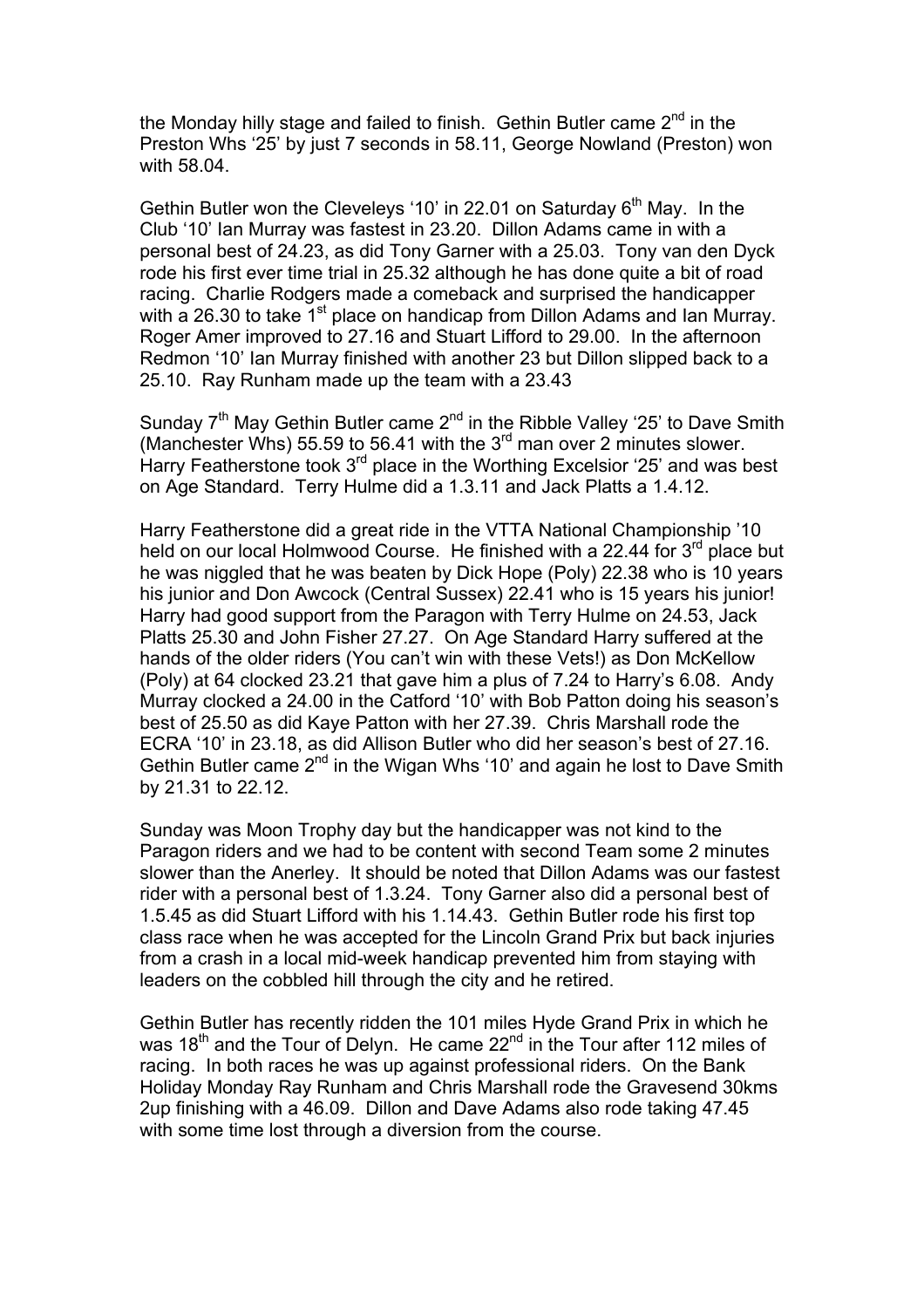The Colchester Rovers '25' on the 22<sup>nd</sup> May produced some fast times. Harry Featherstone was given a 55.43 (which he thinks was a 56!) Chris Marshall did 57.35, Terry Hulme 1.1.07 and Jack Platts 1.1.14. Kaye Patton finished with a 1.9. Dillon Adams had more than a bit of bad luck in the Addiscombe '25'. He had borrowed a pair of Ray Runham's special fast wheels and proceeded to hit a large pot-hole at speed. He ruined BOTH very expensive tubulars. Father Dave was pleased with his ride of 1.3.35 as was Charlie Rodgers with a 1.7.09 but John Fisher was struggling for form with a 1.9.19.

On Wednesday Ray Runham and Dave Adams took their tandem to the Leo '10' and managed a 20.09 in spite of having to stop and disentangle a chain! Bob and Kaye Patton rode the Belle Vue '10' resulting in a 24.41 for Bob and 27.20 for Kaye.

The Frank Southall '50' was run on the 29<sup>th</sup> May and proved to be another win for Jeremy Short (Antelope) in 1.57.06. He had two minutes in hand over Chris Gibson (Wandsworth) and 5 minutes over  $3<sup>rd</sup>$  placed man Harry Featherstone's 2.2.16. We did salvage the John Carter Shield for the fastest team with Harry being joined by Terry Hulme's 2.8.03 and Jack Platts 2.9.46. The Handicap went to Ted Boorman (East Grinstead) from Ian Burt (Surrey RCC) and in  $3^{rd}$  place Bob Patton. Bob won that prize courtesy of a personal best ride of 2.15.11 less a 20 minutes allowance on handicap. Chris Marshall, who would be expected to be amongst the medals, had the misfortune to puncture as he arrived at the Start line. Not having time to change a tubular he 'borrowed' the Event Secretary's (Graham O'Sullivan) cycle and set off. He then found out that the saddle was about 2 inches too low. However Chris is not one to worry over trifles and he persevered with the discomfort and finished in 2.11.11. Stuart Lifford tried racing 50 miles for the first time and took 2.38.07 to cover the distance.

In the VTTA (Surrey/Sussex) event held in conjunction with our race Harry Featherstone made fastest time and fastest on Age Standard. Jack Platts was 3<sup>rd</sup> on Scratch and in conjunction with Terry Hulme our lads won both the Scratch and Age Standard team awards.

Up North Gethin Butler came 3<sup>rd</sup> in the Horwich '50' with a 2.00.18. It could not have been a nice day in that area as about a third of the entrants failed to start or finish. Gethins records show that he rode three local handicap at the end of May on successive Wednesdays he came  $4<sup>th</sup>$  in one,  $1<sup>st</sup>$  in another and was  $6<sup>th</sup>$  in the third.

On the 3<sup>rd</sup> June Gethin Butler won the ECRA '10' with a 21.07 just 7 seconds away from his best ever. Chris Marshall put in a personal best of 22.13 to be  $7<sup>th</sup>$  in the race. Bob Patton beat the hour for the first time with a 59.22 in the Reading C C '25'. If nothing else he now had a personal best faster than his wife Kaye. Kaye did her best of the season with a 1.5.01. Ray Runham took Dillon Adams as his tandem partner (Dave has to work on Saturdays) and they rode the Sydenham Whs '10' in the morning and finished with a 21.24. In the afternoon they travelled over to the Hertfordshire Whs '30' and got to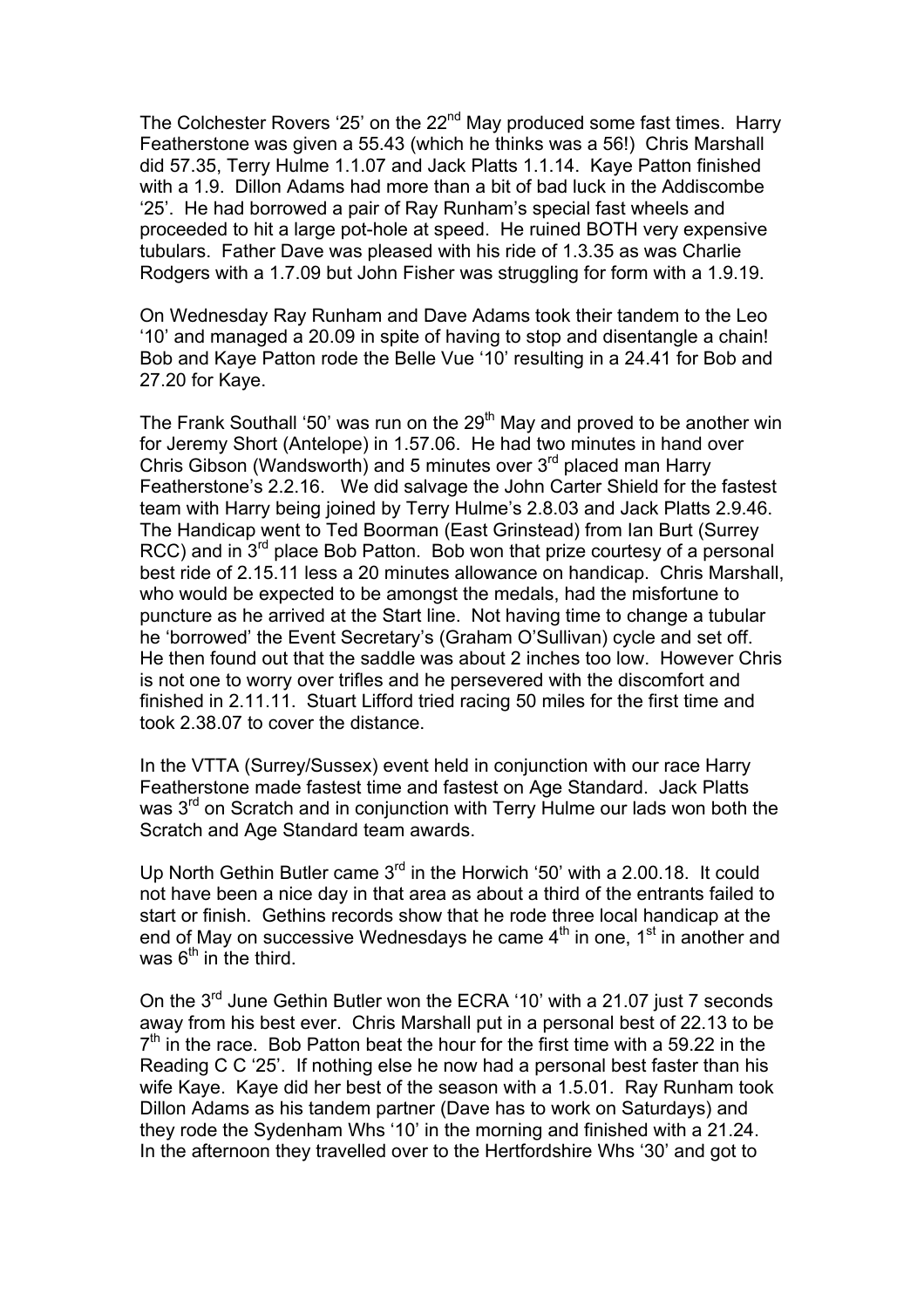within 23 seconds of Club Record with a 1.1.11. Ray, partnered by Robin Buchan, holds the Record with a 1.0.48.

On Sunday the veterans rode the Southend & County '25'. Harry Featherstone was fastest with a 58.08 followed by Chris Marshall 59.35, Terry Hulme 1.0.23 and Jack Platts 1.1.14. In the Surrey RCC '25' Dave Adams did 1.6.31 and John Fisher 1.9.43. Gethin Butler rode the BCF Surrey Division road race Championships over 110 miles. This consisted of 8 circuits around Ewhurst and Ockley (the flat part) and then 7 circuits round the Hurstwood Peaslake area (where the hills are). Six riders broke away early in the race before Gethin Butler and two others caught them before the hills started. Over the last 7 laps the group was whittled down to three men. Gethin attacked on the long drag up through the Finish and only Hall (Wembley) could stay with him. In a desperate finish Gethin Butler just got the verdict to achieve his best road race victory to date.

Gethin Butler won the SCCU '10' on Saturday  $10<sup>th</sup>$  June with a 22.11 26 seconds clear of M Woods (Epsom). Pete Dankwardt was 6<sup>th</sup> 23.41 and Dillon Adams  $16<sup>th</sup>$  24.56. John Fisher came in with a 27.08. The Paragon won the Team race. Bob Patton recorded a 24.22 in the WLCA '10' and Kaye Patton a 1.5.46 in the Chelmer '25' for  $7<sup>th</sup>$  place. At an unknown date Chris Marshall came  $6<sup>th</sup>$  in the Middlesex RC '25' in 58.37.

Next day we promoted the Bletchingley Grand Prix. We inherited this prestigious event when Tony van den Dyck joined us from the Croydon RC. The course was of 10 laps of the Bletchingley circuit and it was one by Matt Stephens (Hemel Hempstead). Stephens broke away with Mick Coyle (VC Etoile) with three laps to go and won comfortably a few seconds in front of Coyle but some 4 minutes in front of Steve Cook (Calleva), Sean Kilroy (Bishops Stortford) and our own Gethin Butler in  $5<sup>th</sup>$  place.

In the South Eastern '25' Pete Danckwardt was placed  $5<sup>th</sup>$  in 59.28 and lead the Paragon to the Team award. Ray Runham was  $6<sup>th</sup>$  and won the Group A prize in 1.0.07. Dillon Adams came  $2^{nd}$  in that group with 1.1.46 and Dave Adams also finished in 1.3.48. Chris Marshall came in with a 58.56 in the Archer '25'. Harry Featherstone, Terry Hulme and Jack Platts went up to the Oxford City '50'. Harry managed to break a spoke in his front wheel after 300 yards and retired. The others had better luck with Terry finishing in 2.3.55 and Jack with 2.6.10. Tony Garner finished 16<sup>th</sup> in the Surrey League race on the Withyham circuit. Chris Marshall was  $4<sup>th</sup>$  fastest in the KCA veterans '10' but is still too young to win anything on Age Standard.

Pete Danckwardt 23.07 was fastest in the Tuesday evening '10', from Ian Murray 23.15, Tony Garner with a personal best of 24.39 and Mike Clark 24.42. Ray Runham, Dave Adams and gerry Horn rode the ECCA (Clubs F-P) '10' and recorded 22.20, 22.40 and 23.29 respectively. At Herne Hill on the Wednesday Gethin Butler finished  $5<sup>th</sup>$  in the SCCU Roadmans '25' and Allison Butler won the Ladies Omnium. On the 15<sup>th</sup> Gethin came  $6<sup>th</sup>$  in the Surrey League handicap with Tony Garner  $8<sup>th</sup>$  and Tony van den Dyck  $10<sup>th</sup>$ .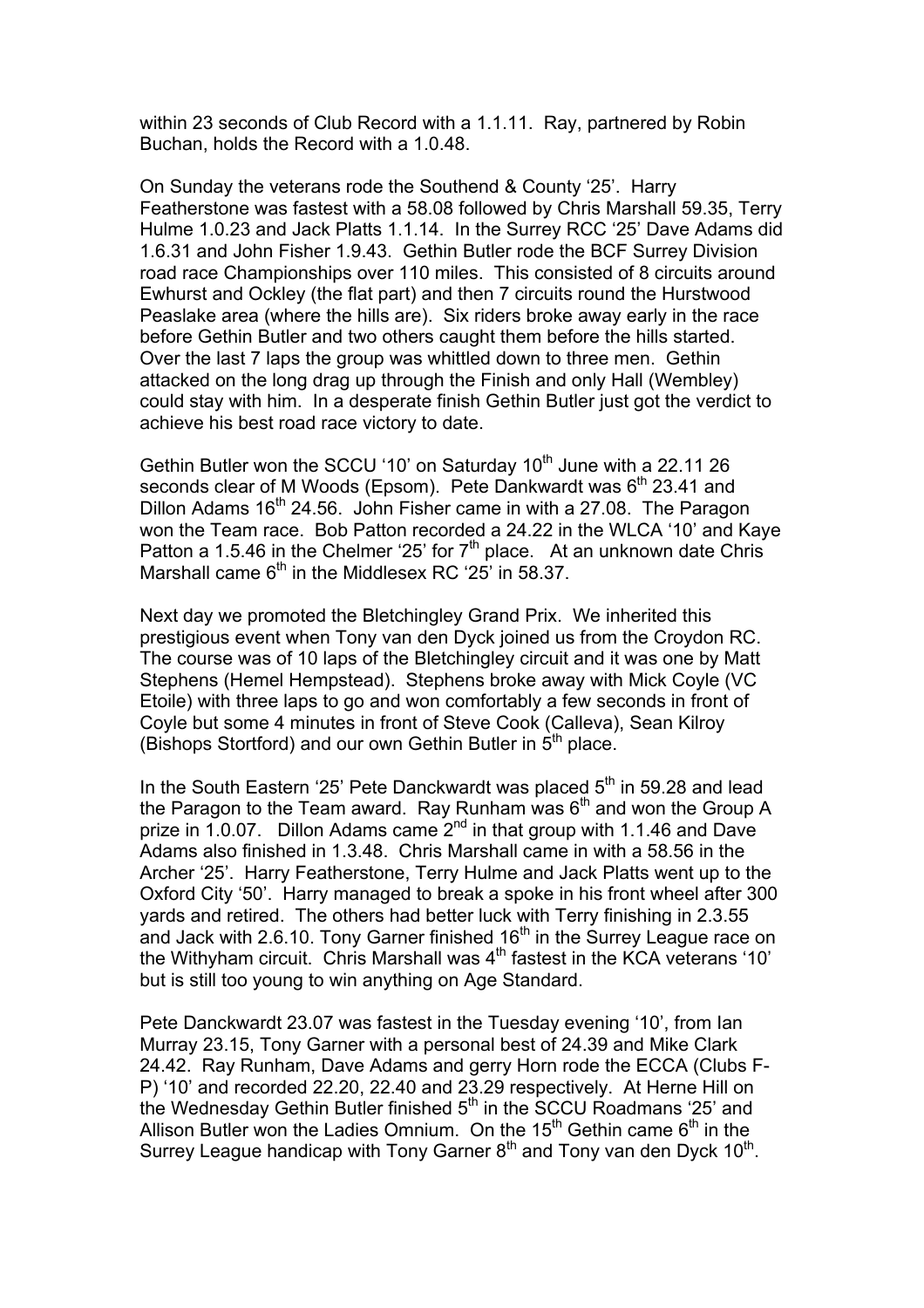Sunday 18<sup>th</sup> June was a great day for the Paragon with two new Club records. Three riders were down for the ECRA '100', which, once again, had an excellent morning for distance racing. Ian Cammish (Manchester Whs) led through the 50 miles checkpoint in 1.48.22 already 2 minutes clear of Gary Dighton (Team Chiltern) 1.50.34; Shay Giles (Leo) took 1.52.04 and Gethin Butler 1.54.09. Chris Marshall was back on 2.0.28 and Terry Hulme on 2.0.41. It is interesting to note that the fastest 8 riders at 50 miles did not change their placings all the way to the Finish line. At the end Ian Cammish had taken 3.39.11, Dighton 3.44.52, Giles 3.47.51 and Gethin Butler 3.50.18 to take 1 minute from his own Club 100 miles Record. Chris Marshall had passed the Timekeeper in his personal best time by 2 minutes of 4.4.53 for  $15<sup>th</sup>$  place. The two riders and helpers waited with bated breath for Terry. He died a bit in the second half by finished with a 4.9.39. This was a 36-minute improvement and he still didn't get into the Handicap prizes! The three Paragon riders had scooped the Team race by 26 minutes but, even more importantly, had taken another 29.38 from the old Club Team record.

Tony Garner came  $8<sup>th</sup>$  in the Surrey League  $3<sup>rd</sup>$  category road race at Barcombe with Henry Gompertz and Ray Puttick unplaced in the bunch. In the afternoon race Ray Runham was 6tth and Ian Murray 11<sup>th</sup>. Only two Paragons entered the SCCU and Club '50' with Pete Danckwardt completing the course in 2.8.22 for  $8^{th}$  place and Dave Adams taking 2.16.37. Harry Featherstone rode the VTTA (Wessex) '50' taking first placed with a 1.56.43 but only collecting 3<sup>rd</sup> on Age Standard.

Ian Murray had a successful foray into Wales – a holiday you understand! He was 2<sup>nd</sup> fastest and 1<sup>st</sup> veteran in the Acme Whs '10 with 24.42. He clocked 1.2.51 in the Hirwaun Whs '25' for  $4<sup>th</sup>$  place, he was  $7<sup>th</sup>$  and  $1<sup>st</sup>$  veteran in the WCA Hilly 12.5 miles in 32.51; was 1<sup>st</sup> in the Pembroke Velo '10 with 23.56 and finished  $17<sup>th</sup>$  in the Speedwell Mountain 52 with a time of 2.29.53.

Harry Featherstone and Terry Hulme went up to the Team Chiltern Mid-week '25' at Oxford hoping for a fast evening but it failed to materialise. Harry finished in 57.31 and Terry 1.0.04.

The Norwood Paragon Track Championships were run off on the 24<sup>th</sup> June at Herne Hill. They began as usual with the 4000m pursuits for the Bert Chapman Cup. Gethin Butler took this with a 5.31 from Bob Bell 5.35 and Bob Patton 5.50. The 500m Sprint for the AEU cup went to Bob Bell from Gethin Butler and Bob Patton was again in 3rd place. The 500m handicap for the Frank Burton Cup went to Steve Rickwood but no mention has been found of the 2<sup>nd</sup> and 3<sup>rd</sup> placed riders. The 5-mile event was enlivened by Bob Bell going for the Points and taking the George Colget Cup for his pains but it took the sting out of his sprint and he lost the Scratch to Gethin Butler. Bob Patton was again in  $3^{rd}$  place. Gethin Butler took the Track Chjampionship by 8 pts to Bob Bell's 7 pts.

In the SECA '10' Chris Marshall came  $5<sup>th</sup>$  22.52, Pete Danckwardt  $8<sup>th</sup>$  23.07 and Andy Murray 19<sup>th</sup> 23.09. In one KCA veteran '10' Chris Marshall was 4<sup>th</sup> fastest (22.03) and in another Ian Murray was  $7<sup>th</sup>$  (22.15).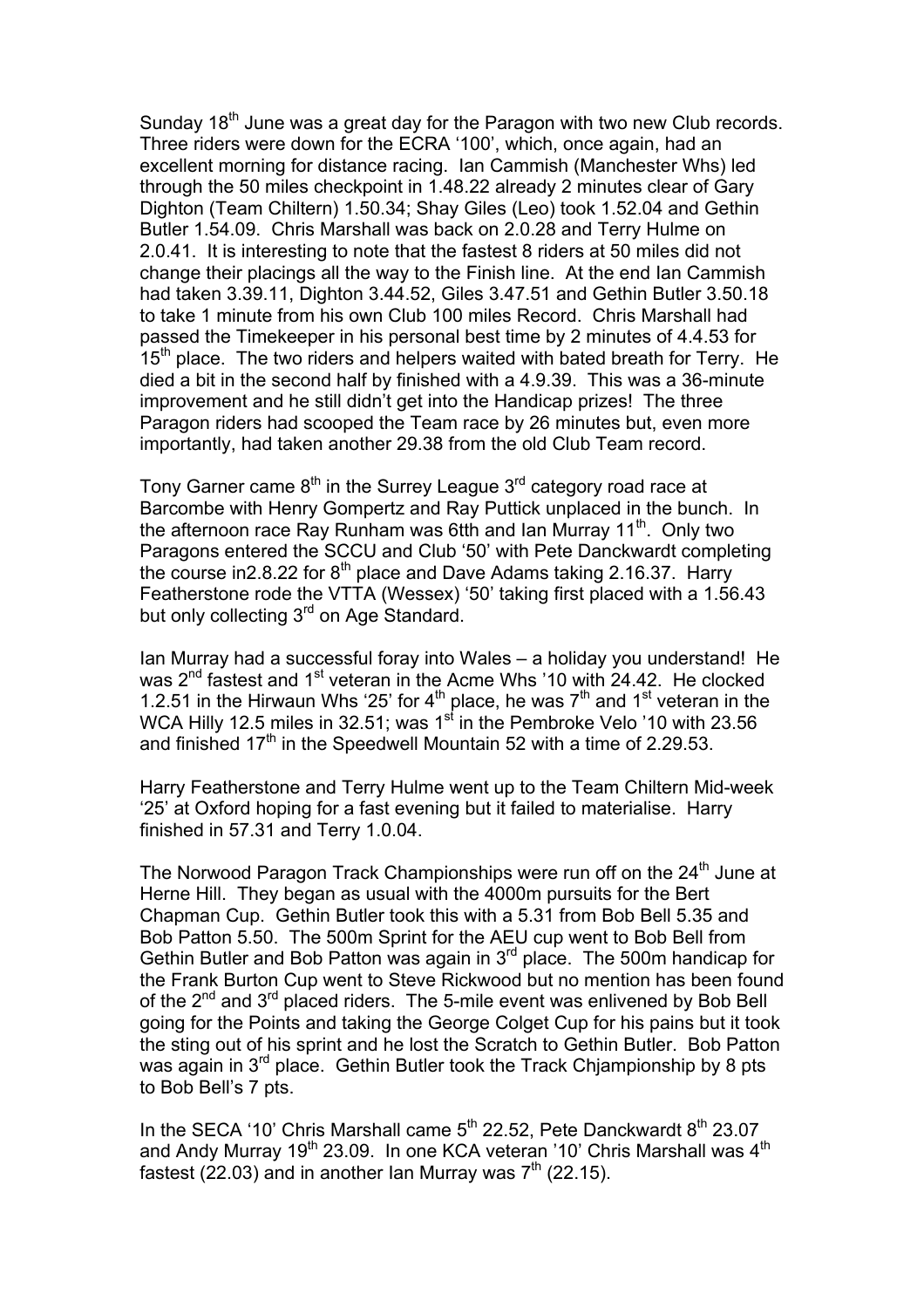Tony Goodsell (Central Sussex) won the Robin Buchan Silver Salver '25' with a 57.03 that was just 11 seconds too fast for Harry Featherstone. Phil Headen (East Surrey) was 3<sup>rd</sup> in 58.15. The Paragon times were: - Ian Murray 59.23 (14<sup>th</sup>), Pete Danckwardt 59.24 (15<sup>th</sup>), Chris Marshall 1.0.09  $(20<sup>th</sup>)$ , Terry Hulme 1.1.09, Dave Adams 1.2.52, Dillon Adams 1.3.50 and John Fisher 1.7.15. The Handicap went to G Newton (Bognor Regis) from Stan Worrell (Addiscombe) and A Smith (Anerley). The Paragon also won the Team race.

Gethin Butler preferred to go road racing and he rode the Redhill CC's Dave Cosson memorial event. This was contested over three circuits in the Sammlfields/Bletchingley area. Four laps of the South Nutfield circuit, five laps of the Smallfields circuit finishing with four laps of the Bletchingley circuit. At the end of 93 miles he was outsprinted by Charlie Nicholson (New Zealand) from the three-man break.

Allison and Gethin Butler rode on the revised Red Barn '10' course and did 27.07 and 22.55 respectively. Dillon and Dave Adams rode the Shaftesbury Middlemarkers '25' where Dillon came  $5<sup>th</sup>$  with a personal best of 1.1.08 and Dave did a 1.3.11. In the 34<sup>th</sup> Nomads '10' Pete Danckwardt had a 22.48 for 8<sup>th</sup> place, Dillon Adams 24.37 and Dave Adams 24.46.

Pete Danckwardt won the Club '10' on the Portsmouth Road with 22.08. In  $2^{nd}$  place with a personal best came Tony Garner 23.47 and in  $3^{rd}$  place was Ian Tombleson with a 24.17. Other rides of note were a personal best by Roger Amer of 25.47, new members Mike Clarke 24.37, Kate Haynes 28.04 and Dave Woods 31.18 for their first time trials and Megan Butler reappearing with a 28.23. Roger Amer won the Handicap from Tony Garner and Pete Danckwardt.

On Sunday 2<sup>nd</sup> July Harry Featherstone won the VTTA National 50 miles Championship with a season's best of 1.56.43, a time that also gave him 3rd place on Age Standard. Jack Platts took 2.7.03 for the distance but the hopes of a team victory were dashed when Terry Hulme's front tyre blew out after a couple of miles. Gethin went up to Biggleswade for the Norland '100' hoping to better his club record but an overturned lorry and the resultant attempts to get it upright and out of the road led to the abandonment of the race. This shattered the hopes of quite a number of riders looking for fast 100 miles time. Ian Murray who tripped over to the Kent League event at Yalding and came in 5th had a better result. Pete Danckwardt came  $2^{nd}$  in the CDCA '25' with a 59.48 behind M Woods (Epsom)'s 58.14. Dillon Adams came in with a 1.3.01 whilst Dad did a 1.5.19. John Fisher completed the course in 1.8.09, Roger Amer 1.14.00 and Stuart Lifford 1.15.24.

On Tuesday evening Gethin Butler did the fastest time of 21.53 at Holmwood then at Herne Hill for the SCCU Wednesday Meeting he came  $3<sup>rd</sup>$  in the Omnium helped by a  $4^{\text{th in}}$  the 'Devil' and a  $3^{\text{rd}}$  in the Points race. Allison Butler came  $2^{nd}$  in the Ladies Omnium. On the following evening Gethin won the Surrey League handicap.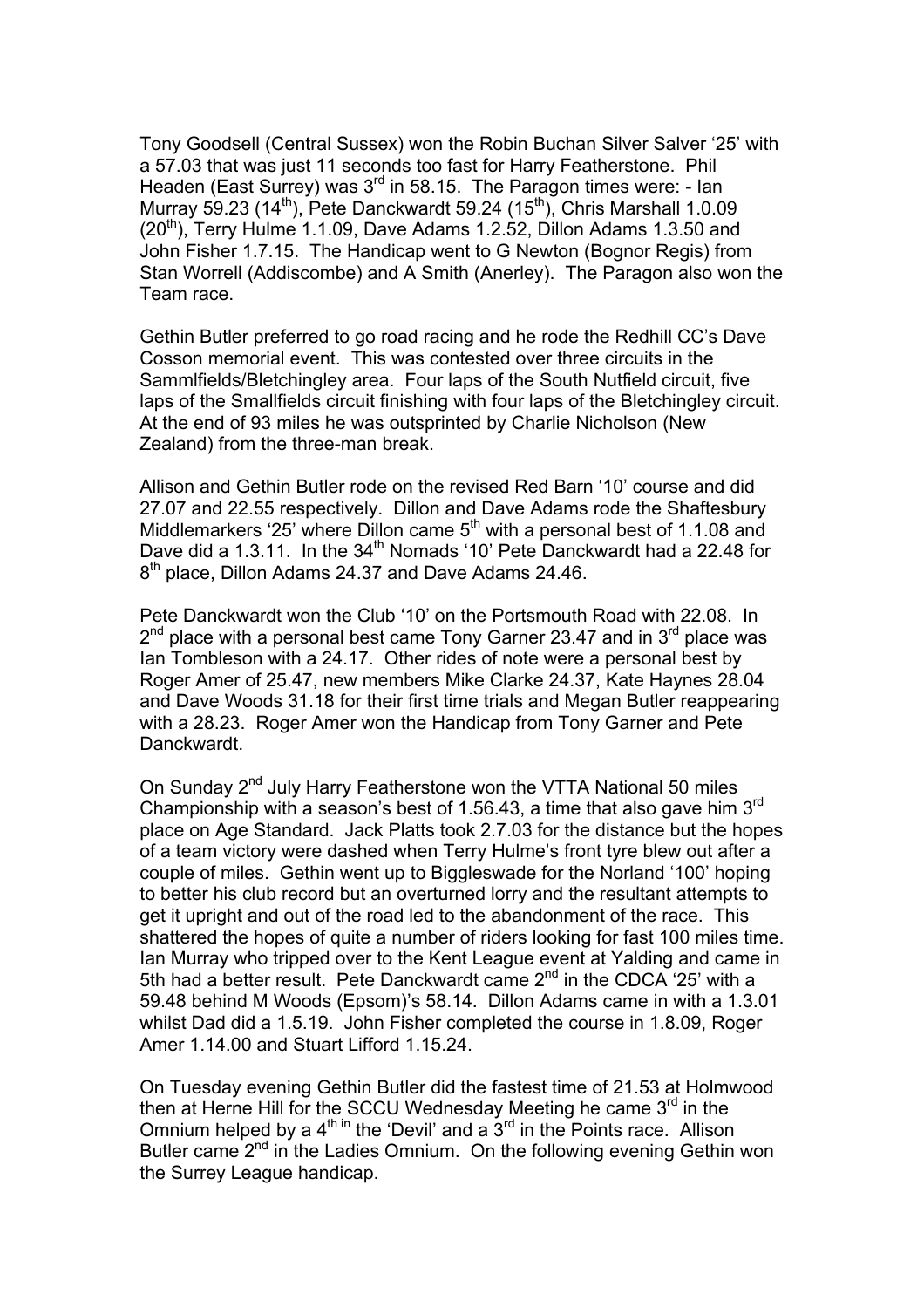During the weekend of the  $8<sup>th</sup>/9<sup>th</sup>$  July Gethin Butler took part in the Southern Velo Surrey Tour. Barry Clarke (Wembley) won Stage 1 on the Norwood Hill Circuit with Gethin finishing with the 8-man break in  $6<sup>th</sup>$  place. He then finished with the main bunch in the evening criterium at Brockham that was also won by Barrie Clarke. Violent storms had reduced the field to 45 riders for the Sunday's racing. Stage 3 on Sunday morning was a 1.9 miles Hill Climb from Dorking to the top of Ranmore Common. Gethin won this by 1 second from Barrie Clarke. He then took the 60-mile Stage 4 that took in a loop over Coldharbour and Leith Hill. On the last climb a group of four riders broke clear and Gethin won the sprint in Dorking High Street with Clarke 3<sup>rd</sup> and the next group at 1.21 behind. Overall Gethin was placed  $3<sup>rd</sup>$  39 seconds behind Clarke.

Harry Featherstone took 3<sup>rd</sup> place in the ECCA '50' with his fastest time of the season of 1.55.01. Terry Hulme took 2.2.49 and Jack Platts 2.4.41. Ian Murray came  $2^{nd}$  in the VTTA (Kent) '25' with a 1.0.29.

Tuesday 11<sup>th</sup> July was Inter-Club day against the Addiscombe. Gethin Butler produced the fastest time of 21.17 well clear of  $2<sup>nd</sup>$  placed rider Pete Danckwardt 22.50. Ray Runham was our next rider 23.34, then came Tony Garner 24.05, Ian Tombleson 24.06 and Mike Clarke 24.10 made up the winning Paragon Team. On Handicap Terry Slattery was the clear winner having been given 5 minutes allowance and then coming in with a 25.09. Ian Tombleson with a nett 21.06 came  $2^{nd}$  and there were 8 riders in the next 49 seconds. The Paragon won the Team race.

On Wednesday Allison Butler came  $2^{nd}$  in another Ladies Omnium at the  $34^{th}$ Nomads Meeting at Herne Hill whilst Gethin Butler came  $2<sup>nd</sup>$  in the 15 laps Points race and  $5<sup>th</sup>$  in the 20kms scratch race.

The Addiscombe '10' follows the Inter-Club event on the same course but on Saturday morning. This one Gethin Butler did not win. In fact he came 3rd behind Pete Hamilton (Wren Whs) 22.11, Dave Marshall (Weybridge) put in a 22.12 and Gethin a 22.15. In does not get much closer than that. The Paragon did win the Team prize our other times being Pete Danckwradt 23.20  $(11<sup>th</sup>)$ , Dillon Adams 25.04, Ian Tombleson 24.12and John Fisher 27.10.

On Thursday 13<sup>th</sup> July Harry Featherstone, on holiday at Swanage, rode the Antelope evening '25'. He was doing a particular good ride having caught his three-minute man (who finished with a 58) when he slid on some diesel spillage at Tricketts Cross ending in an ignominious heap in the gutter. In spite of various cuts, bangs and bruises, not to mention a pain in the groin, he staggered to the Finish where he was recorded as doing a 56.57!

Sunday the 16<sup>th</sup> July was SCCU and Goss Green '100' day. This year Gethin Butler did not leave us in a state of suspense but got down to business straight away. After 25 miles he was leading in 59.01 with his nearest challenger, Jon Jennings (Festival) over 4 minutes back in 1.3.37. Chris Marshall was  $4<sup>th</sup>$  in 1.4.43 and Ian Murray  $8<sup>th</sup>$  in 1.5.35. By 50 miles Gethin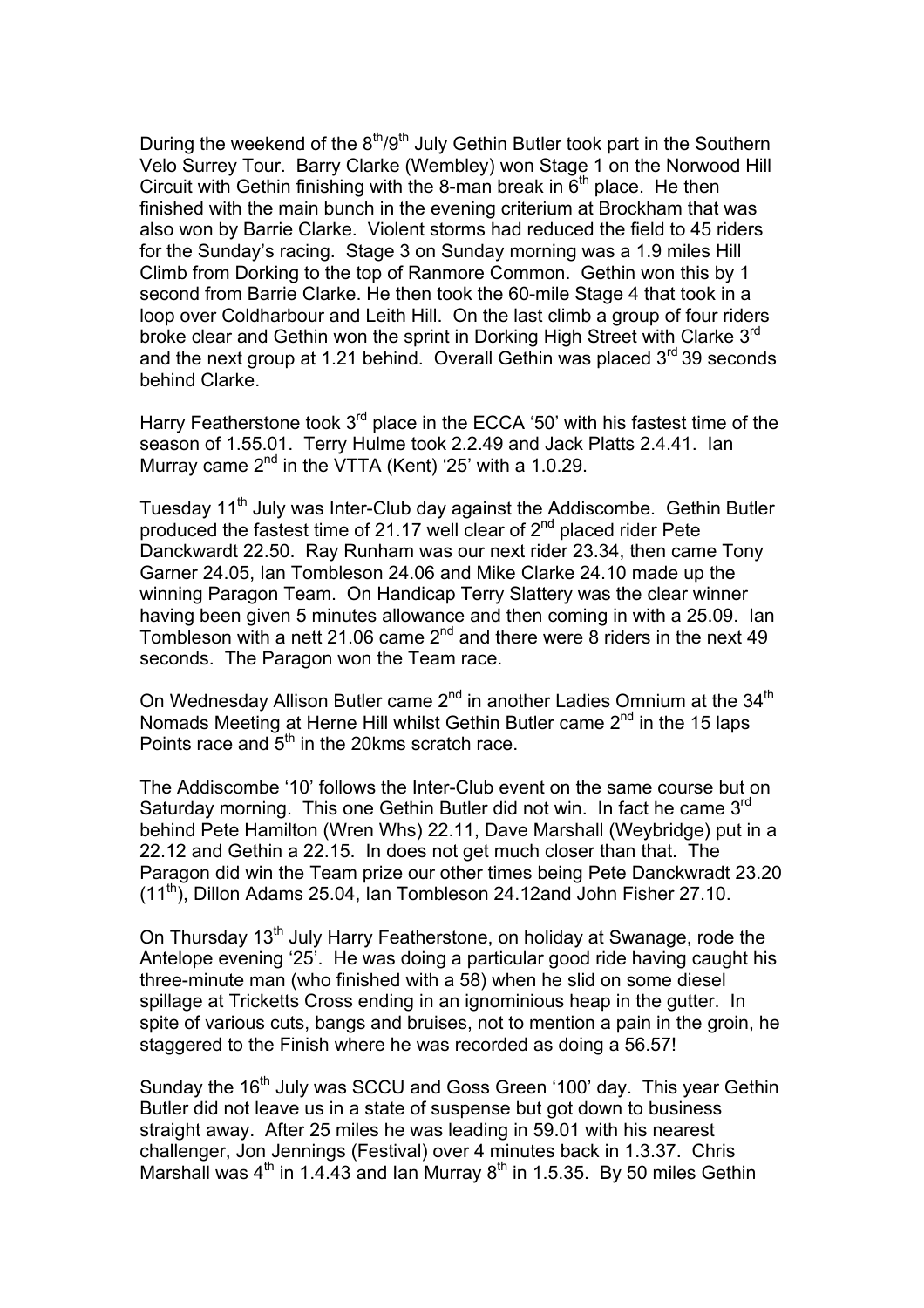had nearly gone through the field as he passed the Timekeeper in 2.3.59. Mike Staines (Surrey RCC) was lying 2<sup>nd</sup> in 2.15.02 with Jennings 1 second slower. Chris had taken 2.18.25 and Ian 2.18.27. Gethin went through 75 miles in 3.05.29 fourteen minutes clear of Jennings (3.19.43) and 17 on Staines (3.22.15). Chris took 3.29.42 and Ian 3.29.45. At the end of 100 miles Gethin had broken the course record with a 4.11.47 ride winning by over 16 minutes. Jennings took 4.28.10 and Staines 4.334.49. Chris Marshall finished in 4.47.02  $(7<sup>th</sup>)$  and Ian Murray 4.47.24  $(8<sup>th</sup>)$  to ensure the Paragon won the Team race and Sid Gray Shield.

In spite of the injuries sustained on the Thursday Harry Featherstone rode the Bec Veterans '25' to make fastest veteran on scratch and fastest on Age Standard with a 58.53 with Terry Hulme on 1.2.29 and Dave Adams on 1.2.55.

On the 23<sup>rd</sup> July Harry Featherstone won the VTTA (Surrey/Sussex) veterans '25' with a 58.52 and again took the Age Standard prize. Ian Murray was riding and he also beat the hour with a 59.56. Terry Hulme just did not quite make it with a 1.0.21, Jack Platts a 1.2.43 and John Cleeve a 1.12.43. Messrs Featherstone, Murray and Hulme won the Team race for the Paragon. Gethin Butler went to Yorkshire for the RTTC National 100 miles Championship. After a fast start and going through the 25 miles point in 57.42 in  $5<sup>th</sup>$  place and 50 miles in  $6<sup>th</sup>$  with a 1.58.10 he slipped back to  $7<sup>th</sup>$  at the Finish with a 4.5.09. Ian Cammish (Manchester Whs) won with a 3.48.39.

On the 29<sup>th</sup>/30<sup>th</sup> July he rode the Wilsma 2-day in the Lyne area. After winning the road race on the Saturday and the Time trial on Sunday morning he was a marked man for Stage 3. Eventually he was 9<sup>th</sup> on General Classification. Terry Hulme finished  $9<sup>th</sup>$  in the New Forest '50' in 2.2.09.

Tuesdays '10' provided some personal best. Gethin Butler shot round in 21.21 followed by Pete Danckwardt in 22.06 and Mike Clarke with a personal best of 23.09. Kate Haynes improved to a 26.38 and Dave Woods to a 29.04. Allison Butler and Jon Jennings went round on a tandem in 21.16.

Ian Tombleson journeys by bus, train and bike to the VC Press '25' ay Milton near Didcot and was rewarded for his pains with a personal bets time of 1.1.53. Allison Butler came  $6<sup>th</sup>$  in the Surrey League handicap promoted by the Hounslow on the Ottershaw circuit and brother Gethin was 10<sup>th</sup>.

The 6<sup>th</sup> of August was RTTC Competition Record day for Ray Runham and Gethin Butler in the Century event on the Great North Road course. With a 3.31.39 they beat the existing record by over 5 minutes and that record had stood for 24 years. The extraordinary thing is that this was Ray's first '100' EVER and the pair had only ridden the tandem they were racing on the day before to get the position right. They tried to ride an evening '10' on another tandem but wrecked the gears within 2 miles of the start – it could stand the strain! In the same event Harry Featherstone also beat his personal best with a 3.57.13 for 10<sup>th</sup> place, which now stands as a VTTA National Record for a 56 year old. About 5 miles from the Finish Harry was caught and dropped for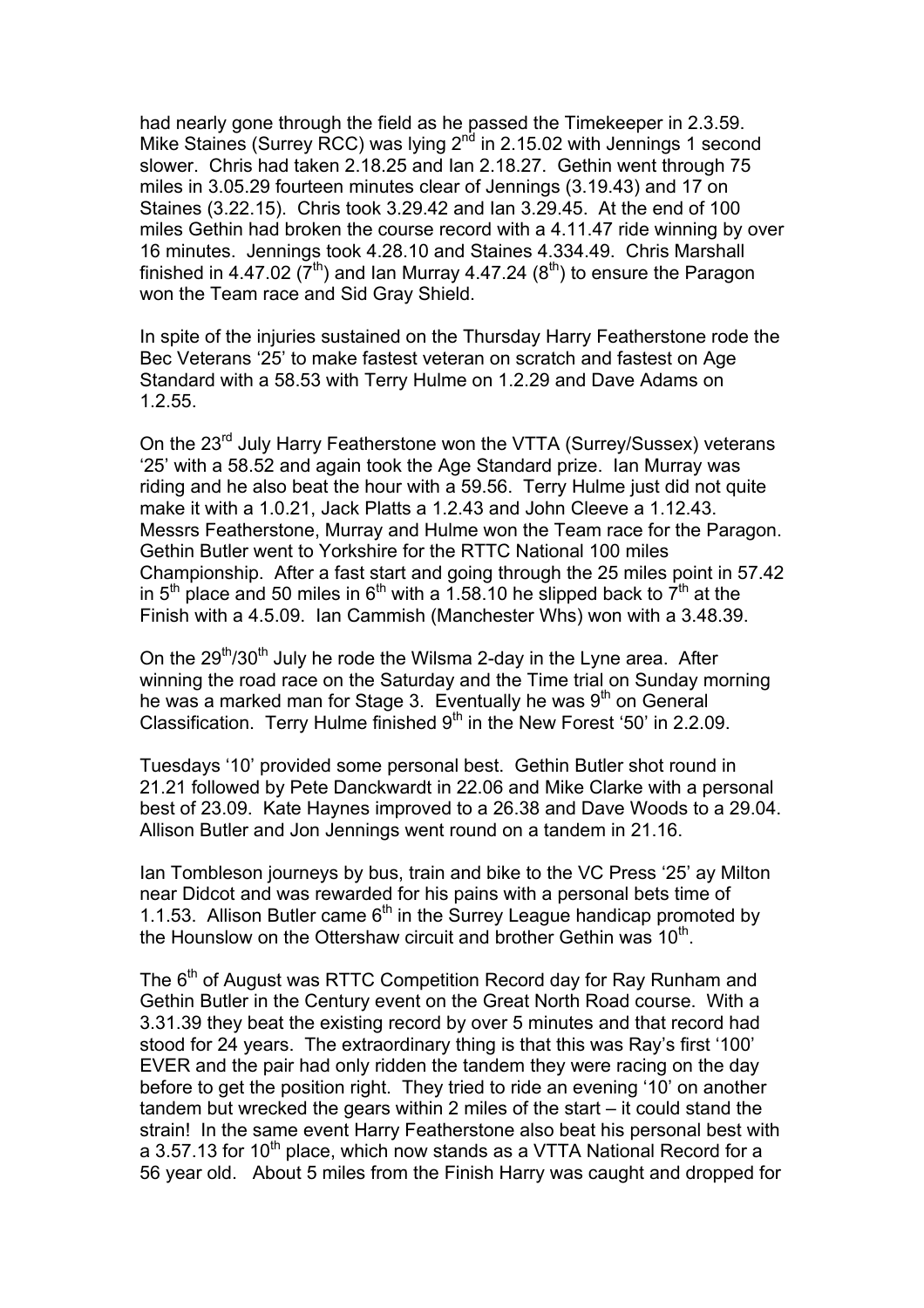25 minutes by the Tandem. He couldn't remember the last time he had been caught and dropped by anyone let alone by 25 minutes! Terry Hulme improved by 2 minutes to 4.7.13 and Jack did a 4.22.11, which establishes a new record for the VTTA (Surrey/Sussex) Group for a 57 year old.

Tuesday's '10' was the last one for the year on the Red Barn course. Gethin Butler provided fastest time with 22.36; Tony Garner was next with 25.16 and Mike Stoaling 3<sup>rd</sup> with 25.35. The Festival ran a mid-week road race on the 9<sup>th</sup> August on the Cutmill circuit. Steve Cook (Calleva) won it and Gethin Butler was 3rd.

The Paragon 'flyers' went over to Essex for the Southend & County '50' on the 13<sup>th</sup> August and had a good day. Gethin Butler finished in 8<sup>th</sup> place but improved his best '50' time to 1.51.39. Harry Featherstone 'only' did a 1.55.09, Terry Hulme did a season's best of 1.58.11 and Chris Marshall beat 2 hours for the first time with 1.58.32. The other half of the Competition pairing preferred to ride the SCCU road race Championship. Ray Runham was in top form and tore the field apart. He reduced the 60 starters to a group of 12 and then again to a quartet. However in the run in to the line he had to give way to more youthful legs and finished  $4<sup>th</sup>$ . So successful had Ray's efforts been that there were only 16 finishers and Ray's group were the biggest bunch at the end of the race!

The RTTC National 12-hour Championship was held on the 20<sup>th</sup> August. In the morning it looked like it was going to be a great day for an all-day race. Unfortunately a) it got very hot and b) it became very windy. The two combined decimated the field. Of the 120 entrants and 110 starters only 48 ran out time and apart from the first three the rest of the field completed distances that came from the 1950s.

Chris Marshall and Gethin Butler had been accepted. Apart from the fact that he started but failed to finish we have no information about Chris' ride. Gethin started steadily taking 2.07 for the first 50 miles against Glenn Longlands (Antelope and the eventual winner) 2.01. Longland went through 100 miles in 4.09 to Gethin's 4.21 but after that the heat and wind began to bite. One has to realise that while the area along and to both side of the A1 is pretty flat it is also very open with no shade and little protection from the wind. The Championship then became a race of attrition. Many top riders, including Ian Cammish, gave the day best with the hope that they could do a better distance in another race later in the season. Gethin does not like the heat but he soldiered on. It took him 2.32 to cover the third 50 miles and 2.39 to cover the fourth section of 50 miles. Over the last 100 miles Gethin (No.101 in the race) and Pete Pickers (Antelope) (No.91) passed and repassed each other but they were alone at the back of the field being the last riders to do the full course having been too fast to be turned short. Then when Gethin did reach the Finishing circuit after 221 miles numbers 1 to 30 had already finished their race. So even on the circuit it was a lonely ride. Glenn Longlands covered 272.22 miles and was a worthy Champion. Shay Giles (Leo) was  $2^{nd}$  with 258.99 miles and Andy Cook (Chiltern RC) 3<sup>rd</sup> with 256.25 miles. Gethin came  $8<sup>th</sup>$  with 240.92 miles and no mean achievement.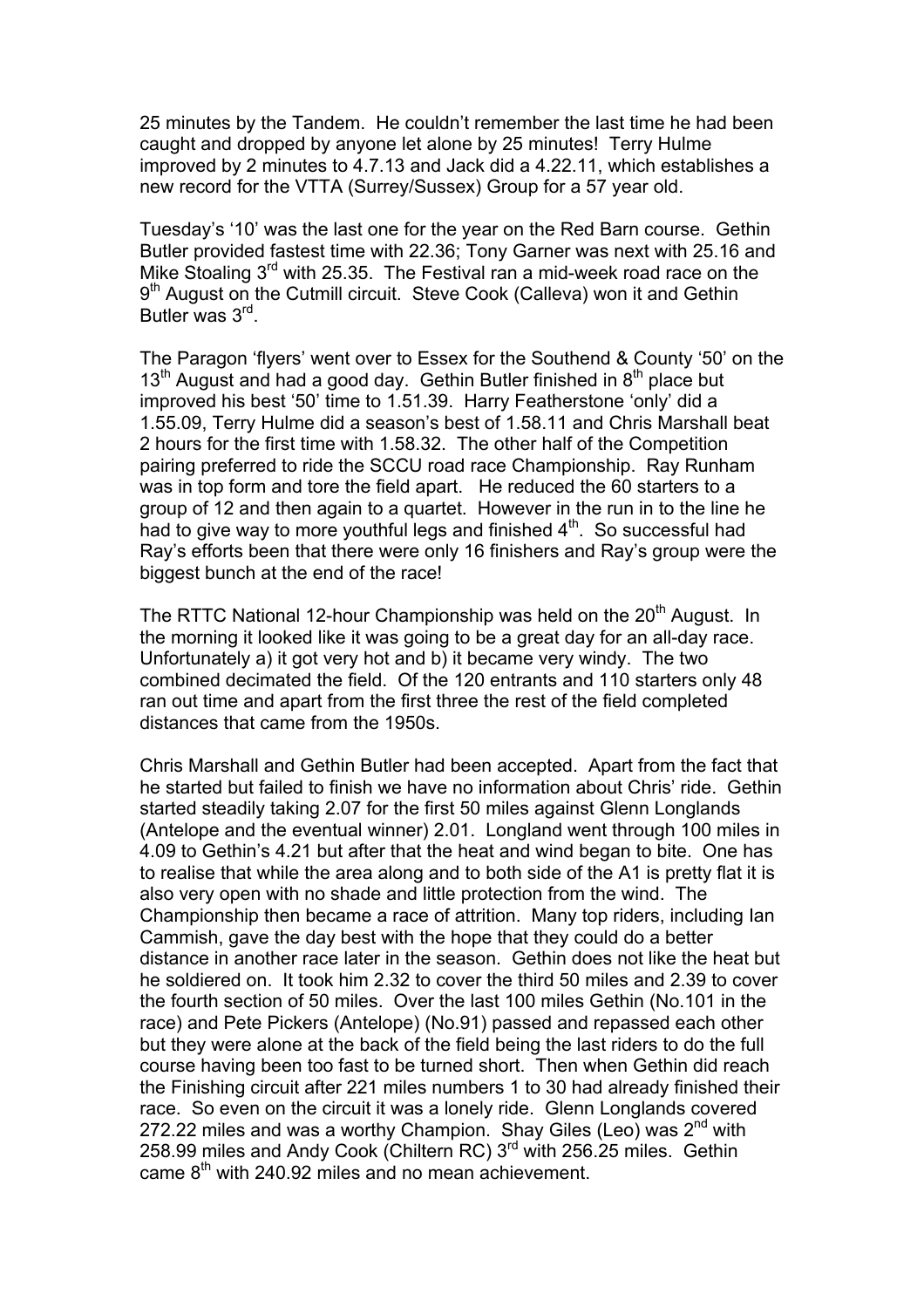The hard ride in the 12-hour Championship did not appear to dent Gethin Butler's speed as at the next weekend he won the North Hampshire '25' with a 55.32 on a morning when 23 of the 106 prospective competitors decided not to start. Ian Tombleson did and got close to his best with a 1.2.16.

On Sunday Gethin Butler broke the Club 30 mile Record when he came 2<sup>nd</sup> behind Martin Pyne (Poly) in the Leo event. His 1.6.58 took 18 seconds from Rowan Vacher's old record and it was a good ride on yet another hard morning when a third of the entrants failed to start. Harry Featherstone finished in 1.10.35 and Jack Platts in 1.1.4.19 well outside the Team record figures but good enough to win the Team prize that morning. Gethin won an additional £3 for being the fastest rider in the 18-29 age band and Harry also had a win the 50-59 group. . Bob Patton finished  $5<sup>th</sup>$  in the Surrey League road race at Ripley with Ray Puttick  $6<sup>th</sup>$  and Ian Tombleson 10<sup>th</sup>. In the afternoon race for  $2^{nd}$  category riders Ray Runham came  $3^{rd}$  with Tony Garner finishing in the main bunch.

Bank Holiday Monday was Old Portlians '25' day and the Paragon picked up another Team win. Gethin Butler came 2<sup>nd</sup> again this time to John Pritchard (Poly) with a 56.11. Harry Featherrstone came  $15<sup>th</sup>$  in 1.0.11 and Dillon Adams made up the winning team with a 1.5.01. Ian Tombleson finished with a 1.5.08, Tony Garner 1.5.10, Dave Adams 1.7.35.

Pete Danckwardt won the Cardiff Ajax '30' in 1.11.06 and he took  $2^{nd}$  place in the Eastbourne Rovers '10' in 23.43. John Fisher also rode and finished in 25.18 to win the fastest veteran on Age Standard. In the Rovers '25' the following day Pete Danckwardt was  $2^{nd}$  again with a 1.0.10 and John Fisher did a 1.9.06. Also on file is a VTTA (Surrey/Sussex) '25' with Harry Featherstone winning in 58.43, Terry Hulme 3<sup>rd</sup> in 1.0.17 and Jack Platts 5<sup>th</sup> in 1.2.01 with Harry taking first on Age Standard and Jack 3<sup>rd</sup> place. The Paragon had the Team prize as well but we have no date for this race. Kate Haynes raced 25 miles for the first time in the Essex Roads event and returned to the Timekeeper in 1.8.55. Ian Tombleson rode in the Surrey League 3<sup>rd</sup> category event at Chiddingfold but finished with the main bunch.

Gethin Butler had the exasperating experience of equalling the Club 10 miles record with a personal best ride of 20.43 when he won the Clarence Whs event on the  $2^{nd}$  September.

The Clarence Whs held their road race the next day in the Plaistow area but Gethin Butler could not quite pull off the double. He broke away with Steve Cook (Calleva) and while the two of them pulled away to lead home the 3rd placed man by over 2 minutes Gethin could not get round Cook in the sprint. On the same day the Club 12-hour Championship was being run in conjunction with the Poole Whs event. Harry Featherstone was hoping he would not get the same conditions as last year and he was in luck. He got a fine day with a light breeze and with warm but not hot temperatures. Harry was all set for 257 miles when he punctured with 10 minutes to go and had some time riding on a flat tyre before his spare bike reached him. He was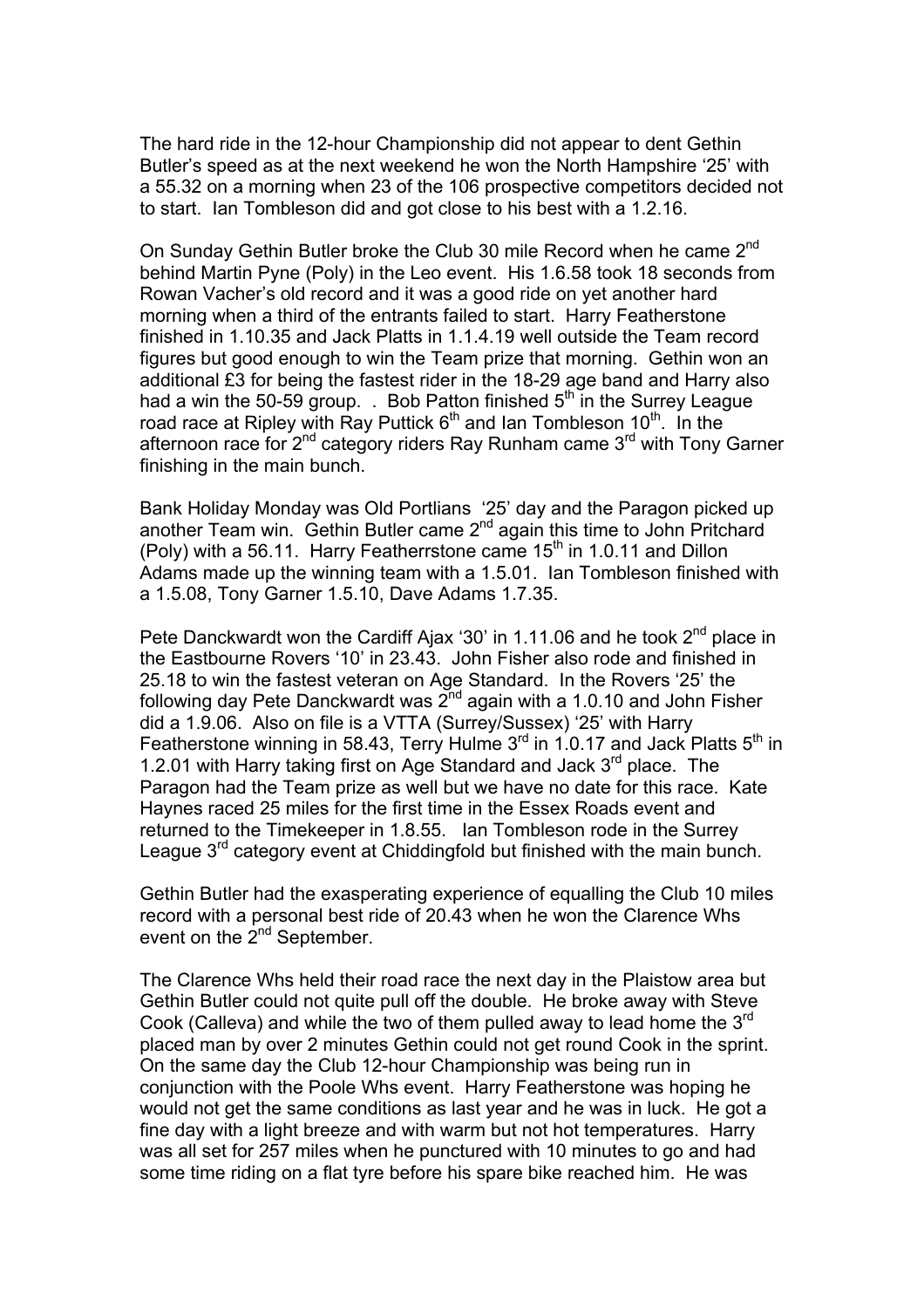officially credited with 256.14 miles that is a personal best and a new VTTA National Age Group Record. Terry Hulme did 248 miles whilst Jack Platts took it steady all day to finish with 235 miles and to set a new VTTA (Surrey/Sussex) record for a 58 year old.

On the  $9<sup>th</sup>$  September Gethin Butler won the Basildon '10' with a 21.02. Harry Featherstone was trying to get the 12-hour ride out of his legs with some speed work and did a23.14 whilst Chris Marshall, just back from holiday, took 23.30. Next morning Gethin was beaten by Martin Pyne (Poly) with a 54.18 in the ECCA (Clubs I-Z) '25'. Gethin took 56.11 for  $2^{nd}$  and Harry took 59.15 for  $10<sup>th</sup>$  place. With Gerry Horn finishing in 1.0.02 the Paragon won the Team race. Also riding were Ray Runham 1.0.36, Jack Platts 1.2.22 and Dave Adams 1.5.54. Although no comments are made regarding the conditions we note from the Result sheets that 45 riders decided not to start! In the SCCU '25' Chris Marshall did 1.1.55 on a windy morning with Kate Haynes on 1.122.49 and John Cleeve 1.15.03.

Gethin Butler was only 12 seconds away from his 25-mile Record in the Redbridge event when he finished  $2^{nd}$ , yet again, to Martin Pyne with a 53.20 but did close to within a minute of Pyne's 52.25. Harry Featherstone finished with his best of the year in 56.07, as did Gerry Horn with 56.53. Jack Platts 58.27 and Terry Hulme 59.18 both beat the hour for the first time this season.

The Club 50-mile individual and team Record went in the Viking event on the  $24<sup>th</sup>$  September. On the receipt of the Start list things did not look to good as four of our riders had early starts. Harry Featherstone was No.10, Jack Platts No.13, Chris Marshall No.18 and Gethin Butler No.30. Only Terry Hulme had a 'late' start at No.83. However it was the last counting event for the BBAR and everyone who was anyone was riding and the slowest man accepted had done a 2.0.01. All was not lost as it turned out to be the best morning of the year on the A12. Harry Featherstone was our first finisher first with a 1.53.03 that was a two minutes from his best this season. At the end of the day, though it only got him  $35<sup>th</sup>$  place! Jack Platts who crossed the line in 1.59.45 for an eventual 69<sup>th</sup> place was caught and dropped by Sue Wright (Chelmer) on her way to a 1.55.13. (He was informed that this would be brought to the attention of the Club Committee). Two minutes after Jack finished Chris Marshall came in with a personal best of 1.56.34 (53 $^{rd}$ ) and we all waited for Gethin. When Gethin Butler came in with a 1.46.28 he had broken Robin Buchan's record standing since 1971 of 1.48.44 and it gave the Paragon a new Team Record of 5.36.05. But Terry Hulme had yet to finish! Nearly an hour later Terry produced the goods with a personal best of 1.54.13 (40<sup>th</sup>) and an even better Team record was on the books with a 5.33.44. Not only that the Norwood Paragon won the Team race. Jack Platts, who missed out on the medals, did have the satisfaction of knowing he had set a new VTTA (Surrey/Sussex) record for a 58 year old.

Two cancellations affected timetriallists in September. The North Road '50' and the Mayne Cup both were cancelled due to large scale roadworks. The North Road event affected Gethin Butler and Ray Runham as they were out to beat the 50 miles Competition Record. Mind you things were going wrong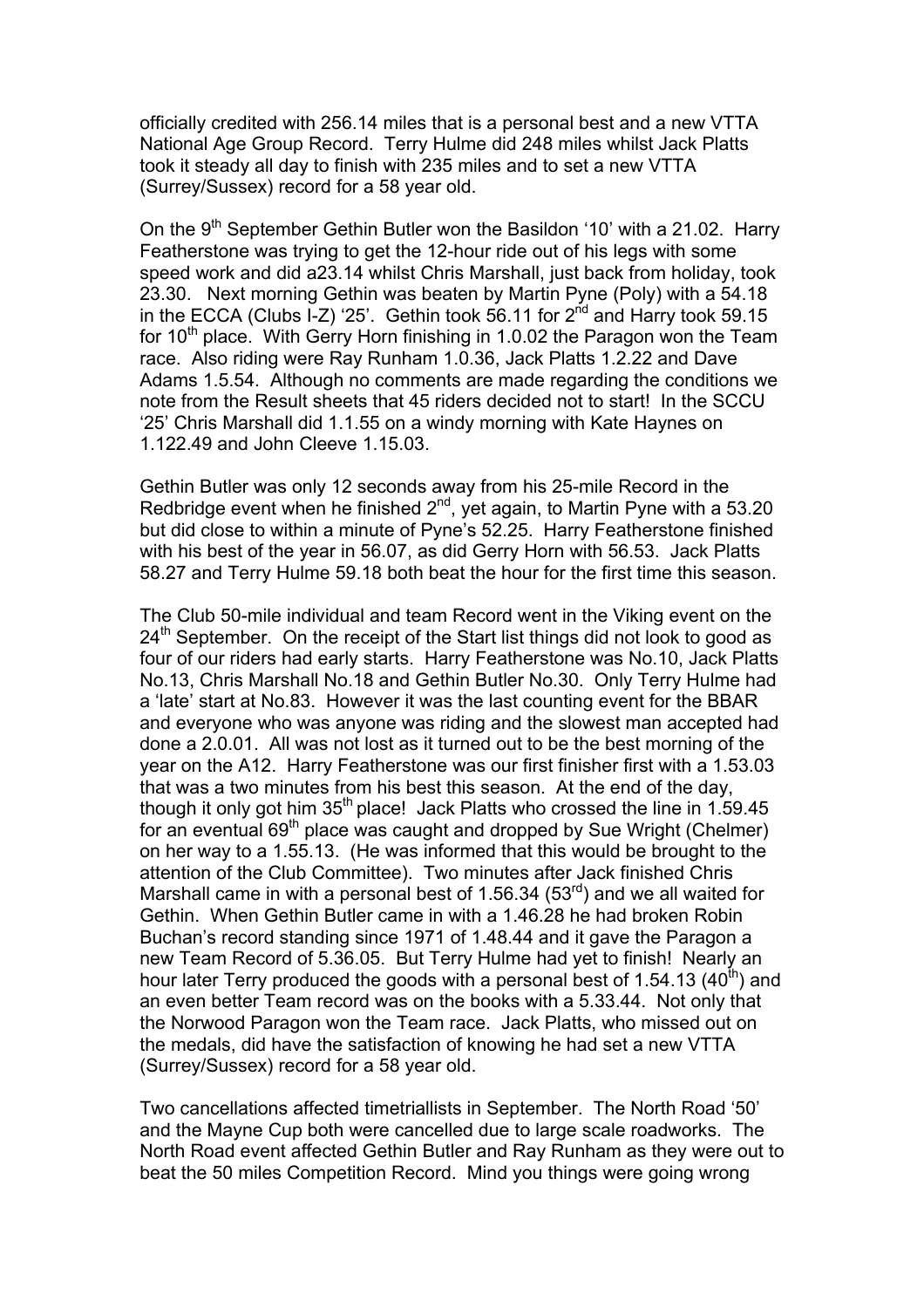from the outset. Ray and Gethin sent in individual entry forms but in the same envelope. Gethin's was accepted for the Individual event but Ray's was returned! Various long phone calls were made and in the end the pair were included in the Tandem event but Gethin was warned he could not ride in his original space in the individual event should Ray not be able to start the tandem race. All this was to no avail when the Highways Department decided to fill the road with cones and road making machinery. The Mayne Cup suffered the same problem without the entry fiasco but at least some of the rides were able to get a ride on the line at the Surrey League races. Ray Runham finishing  $\bar{5}^{th}$ , Dave Adams 18<sup>th</sup> and Ian Murray was somewhere in the main bunch.

Just before returning to Lancaster University Gethin Butler rode the Southend & County '10'. Unfortunately he punctured after 4 miles and rode the rest of the way on a flat tyre to record a 22.23. Chris Marshall was 9 seconds slower on 23.32 and Tony Garner put in a personal best of 22.59.

Harry Featherstone completed a hat trick of VTTA National Records when he won the VTTA (West) Group '25' for 50 years and over. He did his best ride of the season of 54.17 to establish the Record for a 57 year old. With Terry Hulme improving to 56.13 and Jack Platts to 57.54 the Norwood Paragon are in a strong position to annex the Team Race in addition to the Individual Veterans title. Gethin Butler won the Epsom '25' with a course Record 53.39 beating Pete Hamilton (Wren Whs) by over 2 minutes. Dillon Adams clocked a 1.1.39 and Dave Adams a 1.3.50.

Hopes of further improvements to times for 25 miles in the VTTA National BAR were dashed by strong northwesterly winds over the Essex countryside. Harry Featherstone tried the ECCA '25' with Terry Hulme and they only managed a 57.29 and 1.0.17 respectively. Chris Marshall finished in 1.0.17. Jack Platts preferred the Great North Road and the Verulam '25' but he too was frustrated even though he finished  $7<sup>th</sup>$  fastest and was  $3<sup>rd</sup>$  on Age Standard he recorded a 1.1.07.

Changes of timing and notice affected the last two time trials of the year when only three Paragons rode Len's '10' and only two attempted the Hill Climb. Roger Amer clocked a 29.45, John Fisher 30.05 and Kate Haynes 31.28 but with it the fastest lady prize. In the Hill Climb Bob Patton 4.54 beat Nigel Everett 5.56.

The Results of the Monday Competition at Herne Hill were published in Cycling. Gethin Butler came  $4<sup>th</sup>$  in the Senior Points with 68 points to Russell Williams' 117. Allison Butler came 5<sup>th</sup> and Kaye Patton 10<sup>th</sup> in the Juniors/Ladies Section.

The Results of the BBAR Competition for 1989 were published in Cycling showing that the Norwood Paragon came  $5<sup>th</sup>$  in the Team Competition with an aggregate of 24.304 compared with that of the Manchester Whs 25.849. Individually Gethin Butler was 15<sup>th</sup> (24.769 mph), Harry Featherstone was 23<sup>rd</sup> (24.392 mph), Terry Hulme  $38<sup>th</sup>$  (23.751) and Jack Platts was 105<sup>th</sup>. In the